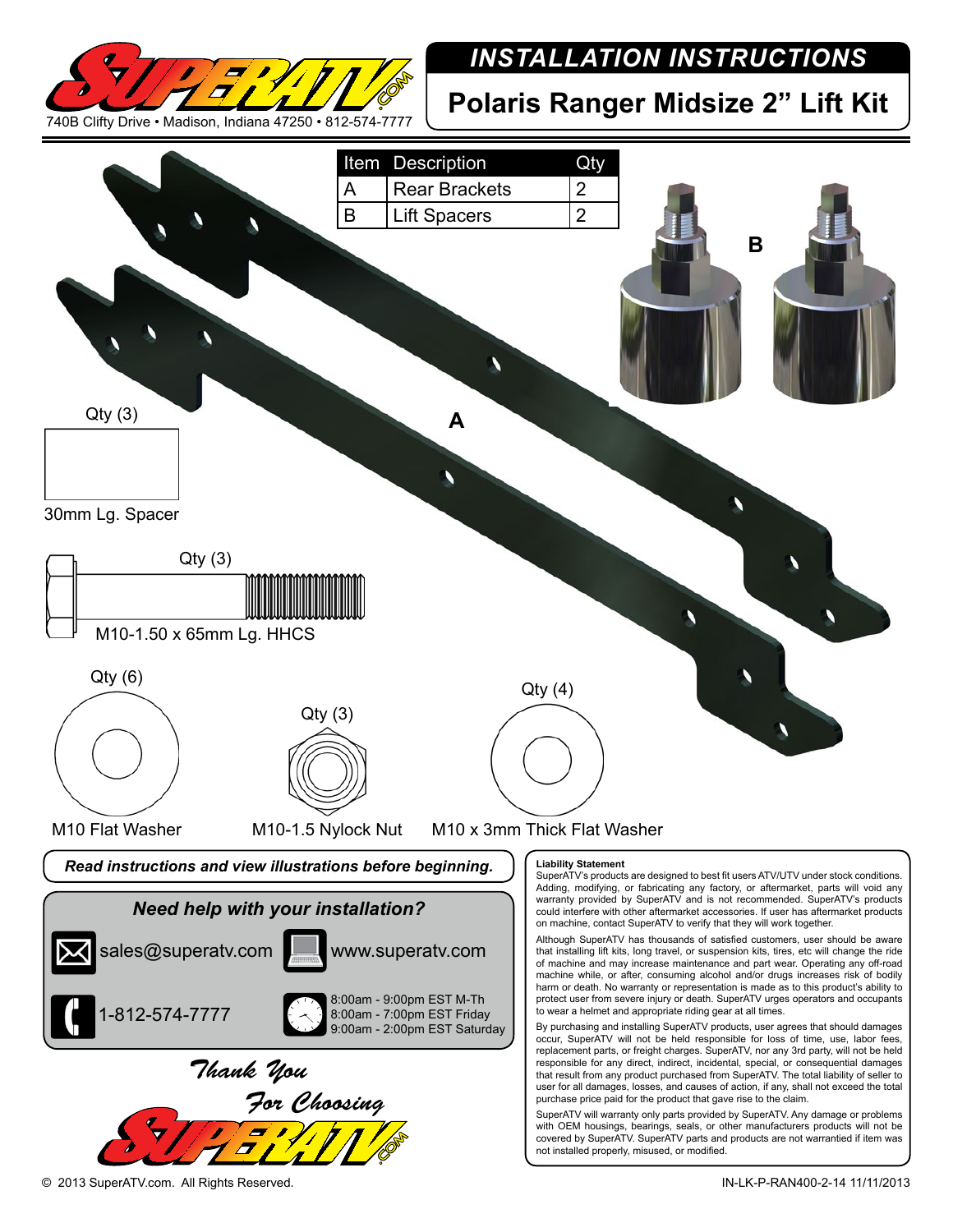*Do not tighten hardware completely unless noted. Keep all components removed.*

## **Front**

- 1. Raise machine off ground, secure with jack stands, remove Wheels and Inner Fenders.
- 2. Disconnect Tie-Rods from Struts.
- 3. Use straps to support A-Arms and remove Shocks from Shock Mount.
- 4. Install Lift Spacers (B) as shown in Figs. 1 1a.
- 5. Reinstall Shocks with stock components. See Fig. 1a.
- 6. Reinstall and trim Inner Fender Wells as shown in Fig. 2 to relieve stress on Brake Line.
- 7. Tighten hardware completely and reinstall necessary components.

## **Rear**

- 1. Raise Cargo Bed and disconnect Wiring Harness. See Fig. 3. *Note: completely removing Cargo Bed makes for fastest installation.*
- 2. Raise rear of machine off ground, secure with jack stands, remove Wheels, and disconnect Sway Bar.
- 3. Remove Shocks from top of Frame and lean inward.
- 4. Install Rear Brackets (A) to Frame with provided M10-1.50 x 65mm Lg. HHCS, M10- 1.50 Nylock Nuts, M10 Flat Washers, and Spacers. See Fig. 4.
- 5. Reinstall Shocks with stock hardware.
- 6. If reinstalling Sway Bar, flip over and secure with stock hardware. See Fig. 5.
- 7. Tighten all hardware completely and reinstall necessary components.



**2** *(illustrations continue on following pages)*